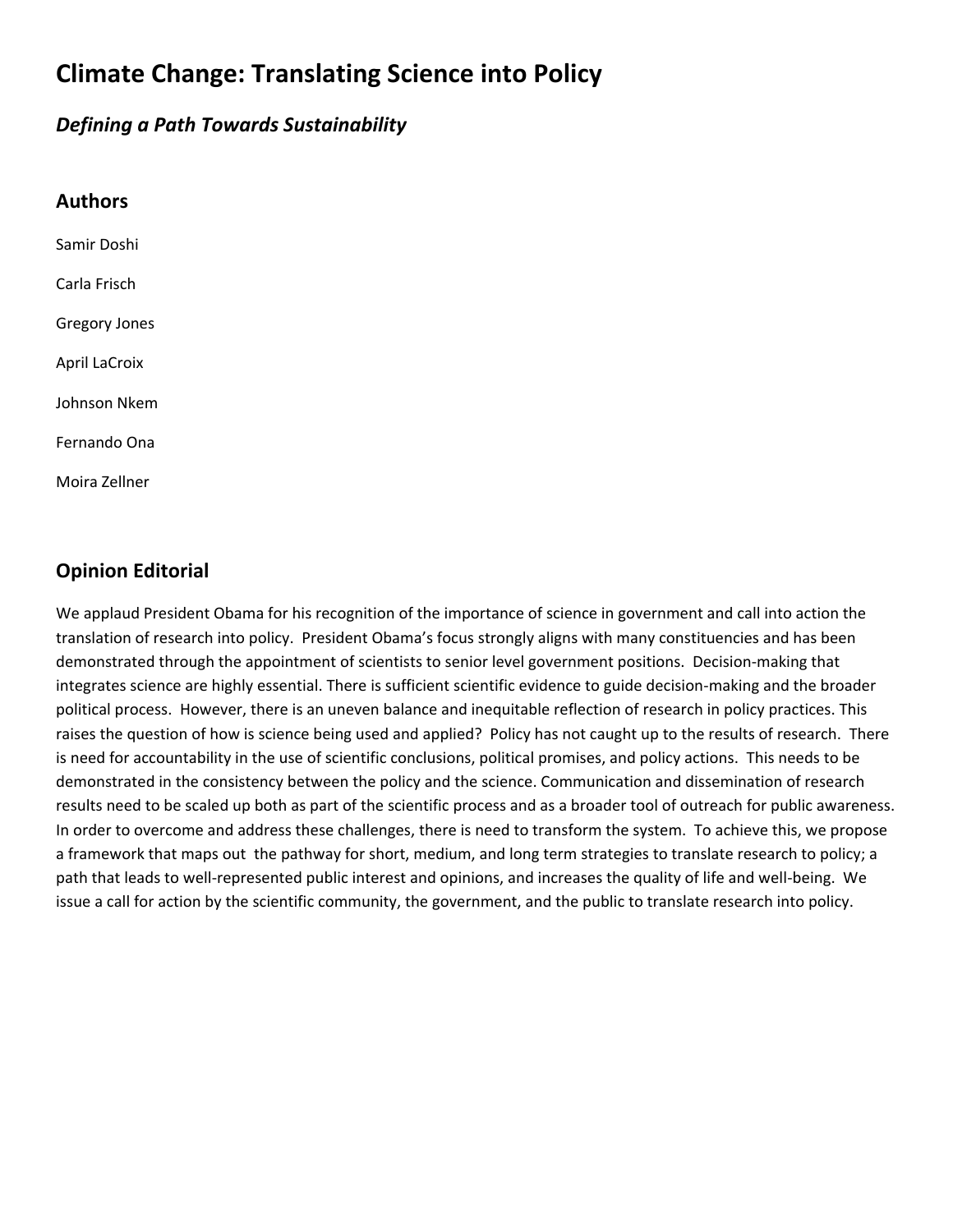### **Climate Change: Translating Science into Policy**